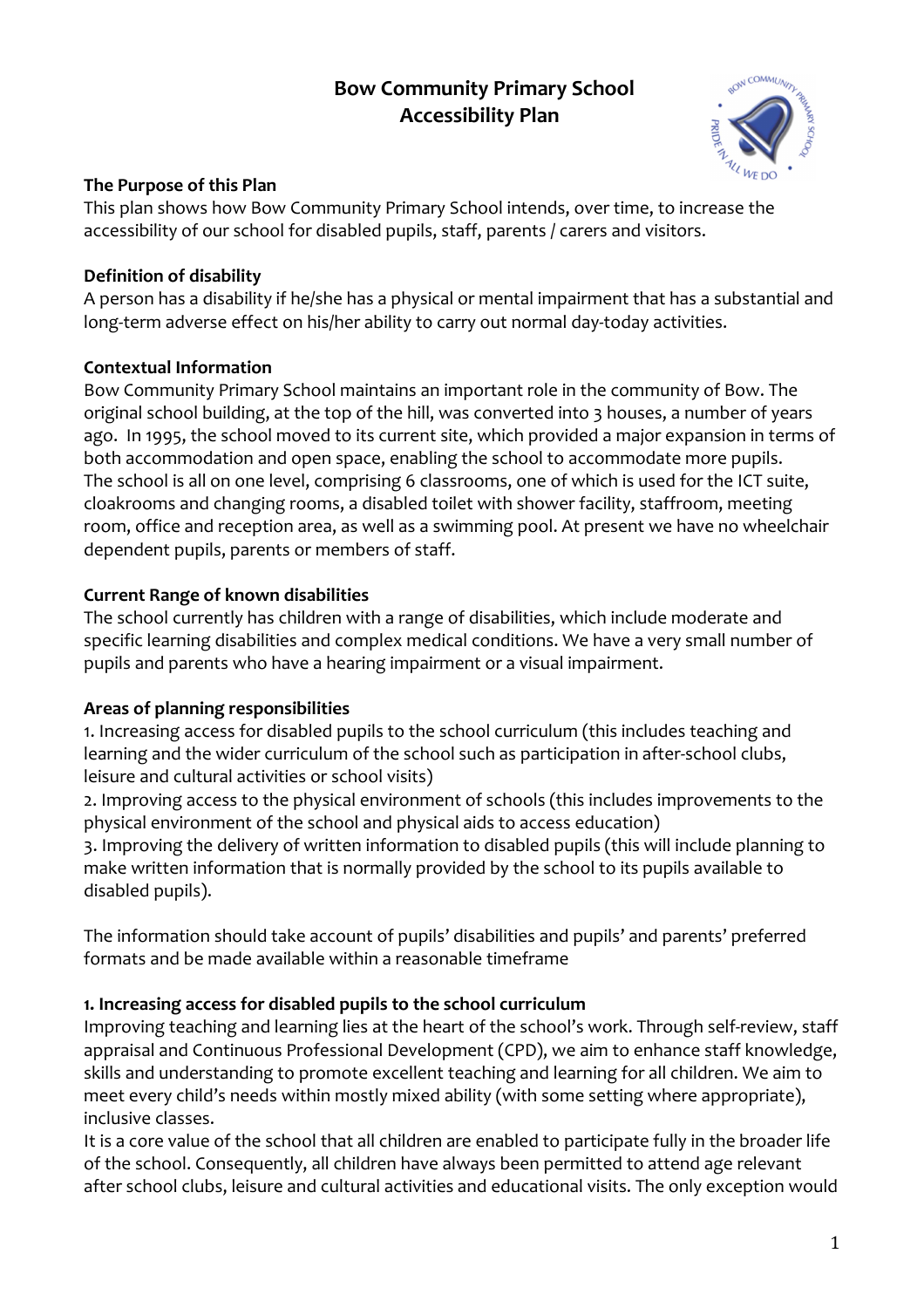occur if a child had breached school rules when deprivation of club attendance may be used as a suitable short-term sanction and to ensure the safety of others.

| <b>Target</b>                                                                                           | <b>Strategies</b>                                                                                                                                  | <b>Timescale</b>                                | <b>Responsibility</b> | <b>Success Criteria</b>                                                                                            |
|---------------------------------------------------------------------------------------------------------|----------------------------------------------------------------------------------------------------------------------------------------------------|-------------------------------------------------|-----------------------|--------------------------------------------------------------------------------------------------------------------|
| Increase<br>awareness of<br><b>learning</b><br>disabilities within<br>the school to staff<br>throughout | Use staff meetings for<br>teachers, TA's and<br>MTA's to communicate<br>range of pupil<br>difficulties<br>Use communication<br>passports to ensure | Ongoing<br>Ongoing                              | SENDCO / Head         | Staff are more<br>aware of pupil<br>needs                                                                          |
|                                                                                                         | staff understand range<br>of pupil needs                                                                                                           |                                                 |                       |                                                                                                                    |
| Raise awareness<br>of autism and<br>associated<br>difficulties for<br>pupils who have<br>this need      | Enrol onto the<br>certificated autism<br>training course                                                                                           | Ongoing with<br>training as it is<br>rolled out | SENDCO                | All staff have a<br>raised awareness                                                                               |
| Develop good<br>practice for<br>identifying and<br>reporting of<br>concerns for<br>pupils               | Raise awareness<br>through regular agenda<br>item in staff meeting,<br>so that staff are<br>regularly exposed to<br>the SEND criteria              | Ongoing                                         | SENDCO and<br>Head    | Staff feel more<br>confident in<br>identifying children<br>who are struggling,<br>earlier, so as to<br>access help |

#### **2. Improving access to the physical environment of the school**

Provision, in exceptional cases, will be negotiated when a pupil's specific needs are known as they enter the school.

| <b>Target</b>                                                                                                              | <b>Strategies</b>                                                                                                                                                                                                                                           | <b>Timescale</b>                                   | <b>Responsibility</b> | <b>Success Criteria</b>                                                                                                                                                                                                                                                 |
|----------------------------------------------------------------------------------------------------------------------------|-------------------------------------------------------------------------------------------------------------------------------------------------------------------------------------------------------------------------------------------------------------|----------------------------------------------------|-----------------------|-------------------------------------------------------------------------------------------------------------------------------------------------------------------------------------------------------------------------------------------------------------------------|
| The school is<br>aware of the<br>access needs of<br>disabled pupils,<br>staff, governors,<br>parent/carers and<br>visitors | To create access plans<br>for individual disabled<br>pupils as part of the IEP<br>process when required<br>Be aware of staff,<br>governors and parents<br>access needs and meet<br>as appropriate<br>Consider access needs<br>during recruitment<br>process | As and when<br>required, with<br>ongoing<br>review | <b>SENDCO</b>         | To create access<br>plans for individual<br>disabled pupils as<br>part of the<br>IEP process when<br>required<br>Be aware of staff,<br>governors and<br>parents access<br>needs and meet as<br>appropriate<br>Consider access<br>needs during<br>recruitment<br>process |
| Layout of school<br>to allow access for<br>all pupils to all<br>areas                                                      | Consider needs of<br>disabled pupils,<br>parents/carers or<br>visitors                                                                                                                                                                                      | As required                                        | Head/Governors        | Access for all                                                                                                                                                                                                                                                          |

| Ensure access to   | Make sure that access is | Ongoing | Head | Visitors, parents, |
|--------------------|--------------------------|---------|------|--------------------|
| the reception area | free of obstruction, to  |         |      | carers are able to |
|                    | enable ease of entry     |         |      | access the         |
|                    |                          |         |      | Reception area at  |
|                    |                          |         |      | all times          |